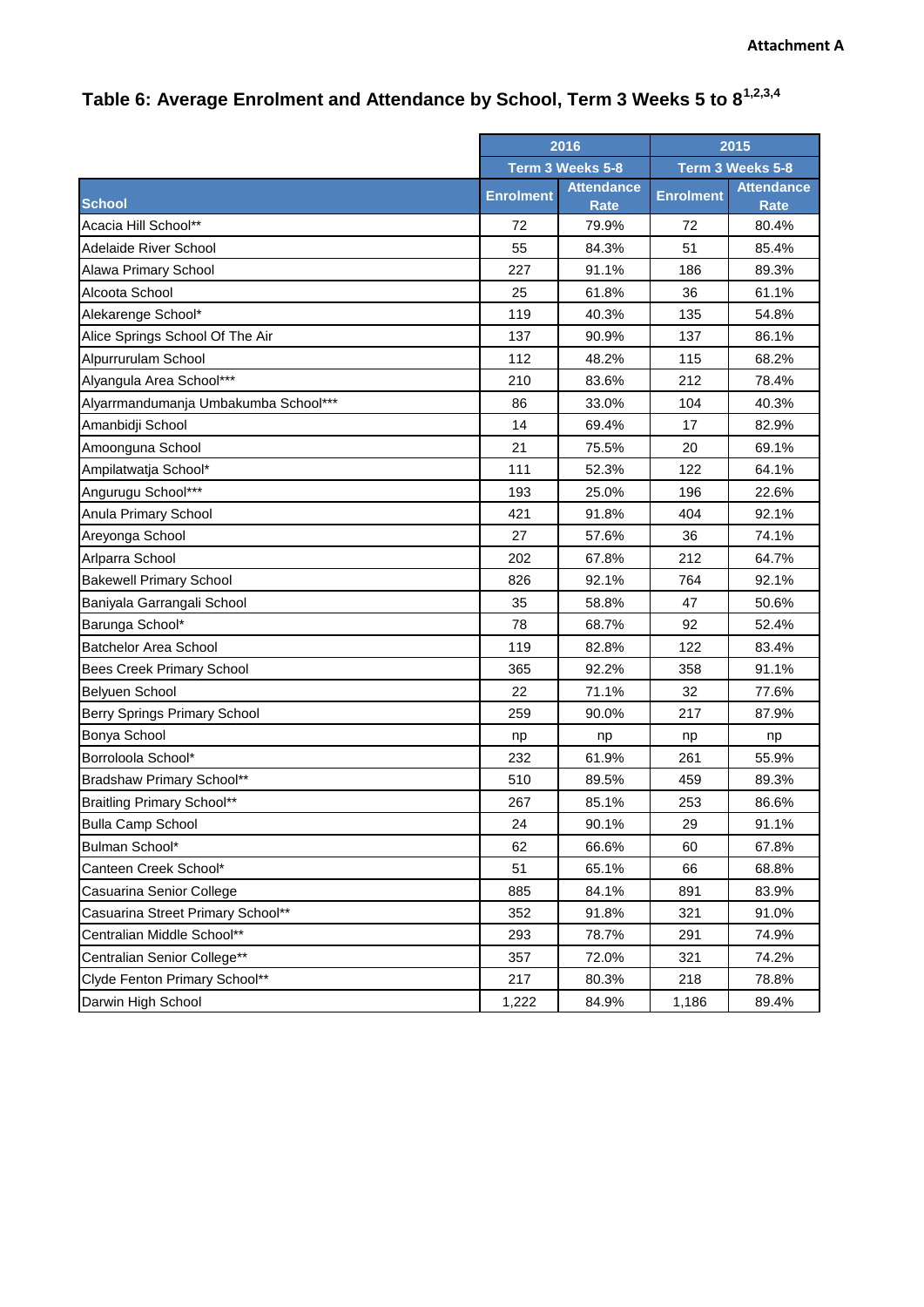## **Attachment A**

|                                  | 2016<br>Term 3 Weeks 5-8 |                           | 2015<br>Term 3 Weeks 5-8 |                                  |
|----------------------------------|--------------------------|---------------------------|--------------------------|----------------------------------|
|                                  |                          |                           |                          |                                  |
| <b>School</b>                    | <b>Enrolment</b>         | <b>Attendance</b><br>Rate | <b>Enrolment</b>         | <b>Attendance</b><br><b>Rate</b> |
| Darwin Middle School             | 739                      | 88.6%                     | 632                      | 88.2%                            |
| Douglas Daly School              | 13                       | 75.0%                     | 15                       | 89.8%                            |
| Dripstone Middle School          | 516                      | 89.6%                     | 558                      | 87.8%                            |
| <b>Driver Primary School</b>     | 480                      | 90.0%                     | 477                      | 87.5%                            |
| Dundee Beach School              | 24                       | 84.2%                     | 24                       | 89.2%                            |
| <b>Durack Primary School</b>     | 479                      | 92.4%                     | 402                      | 93.6%                            |
| Elliott School*                  | 82                       | 75.6%                     | 91                       | 82.4%                            |
| Epenarra School*                 | 45                       | 61.8%                     | 45                       | 62.9%                            |
| <b>Finke School</b>              | 27                       | 78.6%                     | 29                       | 59.1%                            |
| Gapuwiyak School***              | 231                      | 33.9%                     | 262                      | 37.7%                            |
| Gillen Primary School**          | 288                      | 82.0%                     | 273                      | 85.3%                            |
| Girraween Primary School         | 489                      | 93.7%                     | 462                      | 91.7%                            |
| <b>Gray Primary School</b>       | 363                      | 88.6%                     | 342                      | 87.9%                            |
| Gunbalanya School***             | 246                      | 57.2%                     | 277                      | 49.0%                            |
| <b>Haasts Bluff School</b>       | 34                       | 74.4%                     | 42                       | 65.3%                            |
| <b>Harts Range School</b>        | 55                       | 58.3%                     | 65                       | 71.6%                            |
| <b>Henbury School</b>            | 104                      | 83.3%                     | 101                      | 79.8%                            |
| Howard Springs Primary School    | 262                      | 89.0%                     | 253                      | 87.4%                            |
| Humpty Doo Primary School        | 430                      | 89.2%                     | 423                      | 88.5%                            |
| Imanpa School                    | 16                       | 81.9%                     | 19                       | 69.8%                            |
| Jabiru Area School               | 252                      | 83.0%                     | 262                      | 80.3%                            |
| Jilkminggan School*              | 96                       | 59.2%                     | 88                       | 52.0%                            |
| Jingili Primary School           | 335                      | 91.0%                     | 334                      | 89.5%                            |
| Kalkaringi School*               | 160                      | 42.2%                     | 159                      | 52.6%                            |
| Karama Primary School            | 202                      | 86.3%                     | 218                      | 83.0%                            |
| Katherine High School**          | 592                      | 68.8%                     | 598                      | 76.8%                            |
| Katherine School Of The Air      | 162                      | 0.0%                      | 201                      | 0.0%                             |
| Katherine South Primary School** | 378                      | 85.8%                     | 384                      | 83.1%                            |
| Kiana School                     | 12                       | 76.3%                     | 14                       | 73.2%                            |
| Kintore Street School**          | 37                       | 85.8%                     | 28                       | 90.1%                            |
| Lajamanu School***               | 207                      | 56.9%                     | 207                      | 51.1%                            |
| Laramba School                   | 58                       | 77.2%                     | 75                       | 67.4%                            |
| Larapinta Primary School**       | 327                      | 88.3%                     | 286                      | 89.5%                            |
| Larrakeyah Primary School        | 435                      | 92.2%                     | 368                      | 93.3%                            |
| Leanyer Primary School           | 588                      | 90.7%                     | 552                      | 90.1%                            |
| Ludmilla Primary School          | 107                      | 79.2%                     | 117                      | 83.3%                            |
| MacFarlane Primary School**      | 244                      | 76.7%                     | 214                      | 77.8%                            |
| <b>Malak Primary School</b>      | 271                      | 85.1%                     | 289                      | 88.5%                            |
| Mamaruni School                  | 44                       | 61.2%                     | 58                       | 58.5%                            |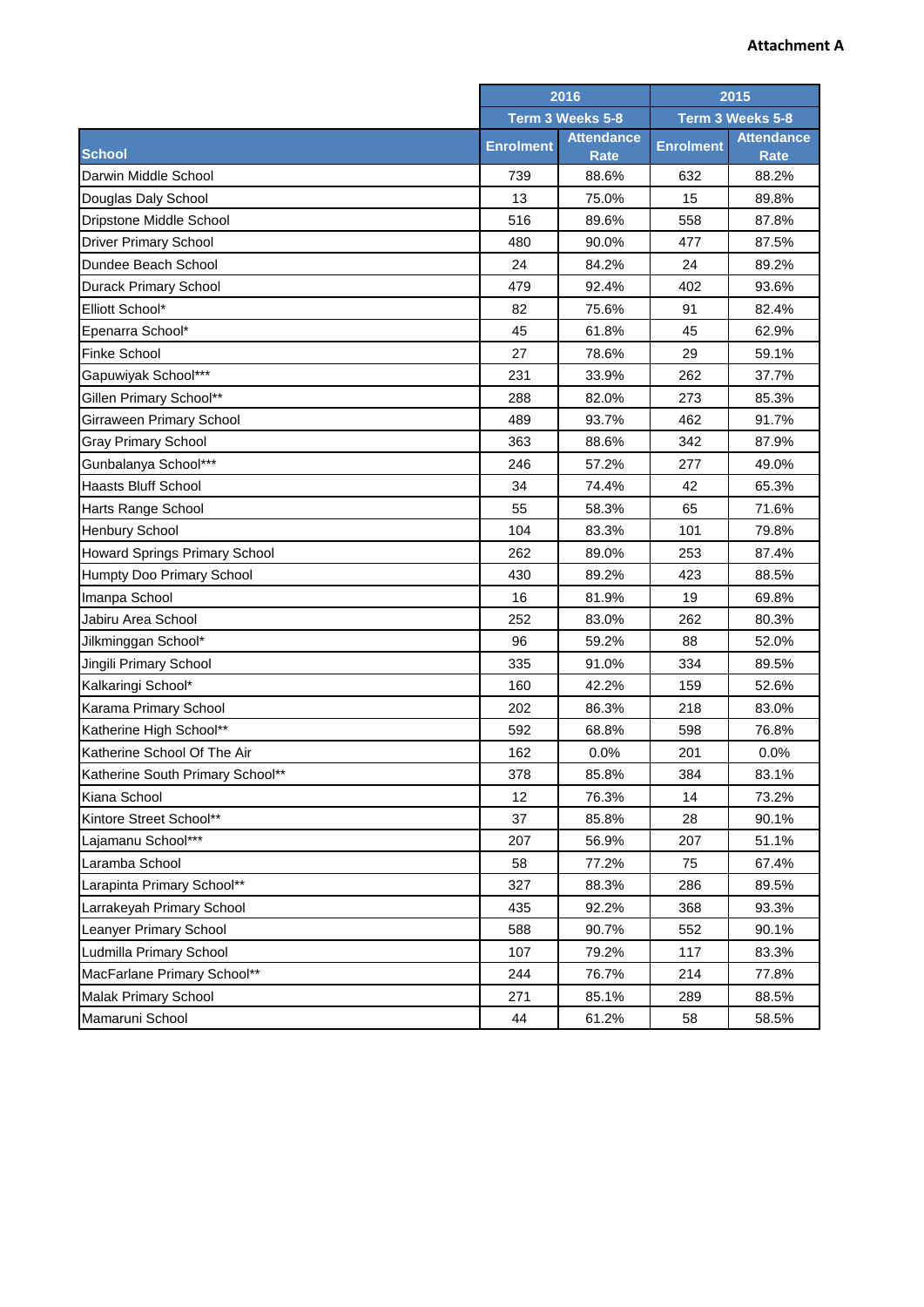## **Attachment A**

| Term 3 Weeks 5-8<br>Term 3 Weeks 5-8<br><b>Attendance</b><br><b>Attendance</b><br><b>Enrolment</b><br><b>Enrolment</b><br><b>School</b><br>Rate<br><b>Rate</b><br>Maningrida College***<br>568<br>58.3%<br>604<br>56.7%<br>Manunda Terrace Primary School<br>195<br>85.1%<br>194<br>84.9%<br>Manyallaluk School<br>32<br>62.4%<br>26<br>63.4%<br>Mataranka School<br>39<br>46<br>86.2%<br>87.2%<br>Mbunghara School<br>np<br>np<br>np<br>np<br>Middle Point School<br>31<br>90.7%<br>24<br>92.9%<br>Milikapiti School***<br>71<br>68.6%<br>69<br>74.3%<br>Milingimbi School***<br>37.2%<br>393<br>35.3%<br>361<br>83.3%<br><b>Millner Primary School</b><br>210<br>83.9%<br>189<br>Milyakburra School***<br>60.8%<br>29<br>55.0%<br>28<br>Minyerri School<br>149<br>76.9%<br>174<br>78.9%<br><b>Moil Primary School</b><br>92.6%<br>89.6%<br>257<br>273<br>Moulden Primary School<br>362<br>83.9%<br>368<br>82.6%<br><b>Mount Allan School</b><br>65<br>60.4%<br>62<br>59.3%<br>12<br>25<br>15.5%<br>Mulga Bore School<br>39.8%<br>Murray Downs School<br>24<br>79.3%<br>15<br>58.7%<br>Mutitjulu School*<br>28<br>33<br>48.9%<br>44.1%<br>Nakara Primary School<br>582<br>91.6%<br>90.4%<br>550<br>Nemarluk School<br>161<br>87.7%<br>151<br>86.5%<br><b>Neutral Junction School</b><br>21<br>45.2%<br>27<br>48.9%<br>Newcastle Waters School<br>np<br>np<br>np<br>np<br>Nganambala School<br>30<br>74.9%<br>34<br>62.9%<br>66.8%<br>Nganmarriyanga School<br>146<br>60.8%<br>118<br>Ngukurr School***<br>292<br>68.3%<br>305<br>62.8%<br>Nhulunbuy High School***<br>76.7%<br>218<br>78.3%<br>184<br>Nhulunbuy Primary School***<br>446<br>84.2%<br>418<br>82.4%<br><b>Nightcliff Middle School</b><br>258<br>86.6%<br>271<br>83.8%<br>552<br><b>Nightcliff Primary School</b><br>90.4%<br>511<br>89.5%<br>Northern Territory School of Distance Education<br>440<br>100.0%<br>428<br>100.0%<br>Ntaria School***<br>153<br>52.7%<br>175<br>63.2%<br>Numbulwar School***<br>135<br>41.8%<br>132<br>57.7%<br>Nyirripi School<br>39<br>59.0%<br>38<br>63.5%<br>78.3%<br><b>Palmerston Senior College</b><br>464<br>81.4%<br>457<br>Papunya School*<br>151<br>44.3%<br>129<br>52.1%<br>Parap Primary School<br>538<br>93.8%<br>525<br>92.7%<br>Peppimenarti School<br>32<br>74.2%<br>33<br>83.5%<br>Pigeon Hole School<br>76.4%<br>29<br>87.4%<br>23<br>Pine Creek School<br>49<br>34<br>58.2%<br>67.9%<br>Pularumpi School***<br>80.1%<br>69<br>79.5%<br>60 |                     | 2016 |       | 2015 |       |
|------------------------------------------------------------------------------------------------------------------------------------------------------------------------------------------------------------------------------------------------------------------------------------------------------------------------------------------------------------------------------------------------------------------------------------------------------------------------------------------------------------------------------------------------------------------------------------------------------------------------------------------------------------------------------------------------------------------------------------------------------------------------------------------------------------------------------------------------------------------------------------------------------------------------------------------------------------------------------------------------------------------------------------------------------------------------------------------------------------------------------------------------------------------------------------------------------------------------------------------------------------------------------------------------------------------------------------------------------------------------------------------------------------------------------------------------------------------------------------------------------------------------------------------------------------------------------------------------------------------------------------------------------------------------------------------------------------------------------------------------------------------------------------------------------------------------------------------------------------------------------------------------------------------------------------------------------------------------------------------------------------------------------------------------------------------------------------------------------------------------------------------------------------------------------------------------------------------------------------------------------------------------------------------------------------------------------------------------------------------------------------------------------------------------------------------------------------|---------------------|------|-------|------|-------|
|                                                                                                                                                                                                                                                                                                                                                                                                                                                                                                                                                                                                                                                                                                                                                                                                                                                                                                                                                                                                                                                                                                                                                                                                                                                                                                                                                                                                                                                                                                                                                                                                                                                                                                                                                                                                                                                                                                                                                                                                                                                                                                                                                                                                                                                                                                                                                                                                                                                            |                     |      |       |      |       |
|                                                                                                                                                                                                                                                                                                                                                                                                                                                                                                                                                                                                                                                                                                                                                                                                                                                                                                                                                                                                                                                                                                                                                                                                                                                                                                                                                                                                                                                                                                                                                                                                                                                                                                                                                                                                                                                                                                                                                                                                                                                                                                                                                                                                                                                                                                                                                                                                                                                            |                     |      |       |      |       |
|                                                                                                                                                                                                                                                                                                                                                                                                                                                                                                                                                                                                                                                                                                                                                                                                                                                                                                                                                                                                                                                                                                                                                                                                                                                                                                                                                                                                                                                                                                                                                                                                                                                                                                                                                                                                                                                                                                                                                                                                                                                                                                                                                                                                                                                                                                                                                                                                                                                            |                     |      |       |      |       |
|                                                                                                                                                                                                                                                                                                                                                                                                                                                                                                                                                                                                                                                                                                                                                                                                                                                                                                                                                                                                                                                                                                                                                                                                                                                                                                                                                                                                                                                                                                                                                                                                                                                                                                                                                                                                                                                                                                                                                                                                                                                                                                                                                                                                                                                                                                                                                                                                                                                            |                     |      |       |      |       |
|                                                                                                                                                                                                                                                                                                                                                                                                                                                                                                                                                                                                                                                                                                                                                                                                                                                                                                                                                                                                                                                                                                                                                                                                                                                                                                                                                                                                                                                                                                                                                                                                                                                                                                                                                                                                                                                                                                                                                                                                                                                                                                                                                                                                                                                                                                                                                                                                                                                            |                     |      |       |      |       |
|                                                                                                                                                                                                                                                                                                                                                                                                                                                                                                                                                                                                                                                                                                                                                                                                                                                                                                                                                                                                                                                                                                                                                                                                                                                                                                                                                                                                                                                                                                                                                                                                                                                                                                                                                                                                                                                                                                                                                                                                                                                                                                                                                                                                                                                                                                                                                                                                                                                            |                     |      |       |      |       |
|                                                                                                                                                                                                                                                                                                                                                                                                                                                                                                                                                                                                                                                                                                                                                                                                                                                                                                                                                                                                                                                                                                                                                                                                                                                                                                                                                                                                                                                                                                                                                                                                                                                                                                                                                                                                                                                                                                                                                                                                                                                                                                                                                                                                                                                                                                                                                                                                                                                            |                     |      |       |      |       |
|                                                                                                                                                                                                                                                                                                                                                                                                                                                                                                                                                                                                                                                                                                                                                                                                                                                                                                                                                                                                                                                                                                                                                                                                                                                                                                                                                                                                                                                                                                                                                                                                                                                                                                                                                                                                                                                                                                                                                                                                                                                                                                                                                                                                                                                                                                                                                                                                                                                            |                     |      |       |      |       |
|                                                                                                                                                                                                                                                                                                                                                                                                                                                                                                                                                                                                                                                                                                                                                                                                                                                                                                                                                                                                                                                                                                                                                                                                                                                                                                                                                                                                                                                                                                                                                                                                                                                                                                                                                                                                                                                                                                                                                                                                                                                                                                                                                                                                                                                                                                                                                                                                                                                            |                     |      |       |      |       |
|                                                                                                                                                                                                                                                                                                                                                                                                                                                                                                                                                                                                                                                                                                                                                                                                                                                                                                                                                                                                                                                                                                                                                                                                                                                                                                                                                                                                                                                                                                                                                                                                                                                                                                                                                                                                                                                                                                                                                                                                                                                                                                                                                                                                                                                                                                                                                                                                                                                            |                     |      |       |      |       |
|                                                                                                                                                                                                                                                                                                                                                                                                                                                                                                                                                                                                                                                                                                                                                                                                                                                                                                                                                                                                                                                                                                                                                                                                                                                                                                                                                                                                                                                                                                                                                                                                                                                                                                                                                                                                                                                                                                                                                                                                                                                                                                                                                                                                                                                                                                                                                                                                                                                            |                     |      |       |      |       |
|                                                                                                                                                                                                                                                                                                                                                                                                                                                                                                                                                                                                                                                                                                                                                                                                                                                                                                                                                                                                                                                                                                                                                                                                                                                                                                                                                                                                                                                                                                                                                                                                                                                                                                                                                                                                                                                                                                                                                                                                                                                                                                                                                                                                                                                                                                                                                                                                                                                            |                     |      |       |      |       |
|                                                                                                                                                                                                                                                                                                                                                                                                                                                                                                                                                                                                                                                                                                                                                                                                                                                                                                                                                                                                                                                                                                                                                                                                                                                                                                                                                                                                                                                                                                                                                                                                                                                                                                                                                                                                                                                                                                                                                                                                                                                                                                                                                                                                                                                                                                                                                                                                                                                            |                     |      |       |      |       |
|                                                                                                                                                                                                                                                                                                                                                                                                                                                                                                                                                                                                                                                                                                                                                                                                                                                                                                                                                                                                                                                                                                                                                                                                                                                                                                                                                                                                                                                                                                                                                                                                                                                                                                                                                                                                                                                                                                                                                                                                                                                                                                                                                                                                                                                                                                                                                                                                                                                            |                     |      |       |      |       |
|                                                                                                                                                                                                                                                                                                                                                                                                                                                                                                                                                                                                                                                                                                                                                                                                                                                                                                                                                                                                                                                                                                                                                                                                                                                                                                                                                                                                                                                                                                                                                                                                                                                                                                                                                                                                                                                                                                                                                                                                                                                                                                                                                                                                                                                                                                                                                                                                                                                            |                     |      |       |      |       |
|                                                                                                                                                                                                                                                                                                                                                                                                                                                                                                                                                                                                                                                                                                                                                                                                                                                                                                                                                                                                                                                                                                                                                                                                                                                                                                                                                                                                                                                                                                                                                                                                                                                                                                                                                                                                                                                                                                                                                                                                                                                                                                                                                                                                                                                                                                                                                                                                                                                            |                     |      |       |      |       |
|                                                                                                                                                                                                                                                                                                                                                                                                                                                                                                                                                                                                                                                                                                                                                                                                                                                                                                                                                                                                                                                                                                                                                                                                                                                                                                                                                                                                                                                                                                                                                                                                                                                                                                                                                                                                                                                                                                                                                                                                                                                                                                                                                                                                                                                                                                                                                                                                                                                            |                     |      |       |      |       |
|                                                                                                                                                                                                                                                                                                                                                                                                                                                                                                                                                                                                                                                                                                                                                                                                                                                                                                                                                                                                                                                                                                                                                                                                                                                                                                                                                                                                                                                                                                                                                                                                                                                                                                                                                                                                                                                                                                                                                                                                                                                                                                                                                                                                                                                                                                                                                                                                                                                            |                     |      |       |      |       |
|                                                                                                                                                                                                                                                                                                                                                                                                                                                                                                                                                                                                                                                                                                                                                                                                                                                                                                                                                                                                                                                                                                                                                                                                                                                                                                                                                                                                                                                                                                                                                                                                                                                                                                                                                                                                                                                                                                                                                                                                                                                                                                                                                                                                                                                                                                                                                                                                                                                            |                     |      |       |      |       |
|                                                                                                                                                                                                                                                                                                                                                                                                                                                                                                                                                                                                                                                                                                                                                                                                                                                                                                                                                                                                                                                                                                                                                                                                                                                                                                                                                                                                                                                                                                                                                                                                                                                                                                                                                                                                                                                                                                                                                                                                                                                                                                                                                                                                                                                                                                                                                                                                                                                            |                     |      |       |      |       |
|                                                                                                                                                                                                                                                                                                                                                                                                                                                                                                                                                                                                                                                                                                                                                                                                                                                                                                                                                                                                                                                                                                                                                                                                                                                                                                                                                                                                                                                                                                                                                                                                                                                                                                                                                                                                                                                                                                                                                                                                                                                                                                                                                                                                                                                                                                                                                                                                                                                            |                     |      |       |      |       |
|                                                                                                                                                                                                                                                                                                                                                                                                                                                                                                                                                                                                                                                                                                                                                                                                                                                                                                                                                                                                                                                                                                                                                                                                                                                                                                                                                                                                                                                                                                                                                                                                                                                                                                                                                                                                                                                                                                                                                                                                                                                                                                                                                                                                                                                                                                                                                                                                                                                            |                     |      |       |      |       |
|                                                                                                                                                                                                                                                                                                                                                                                                                                                                                                                                                                                                                                                                                                                                                                                                                                                                                                                                                                                                                                                                                                                                                                                                                                                                                                                                                                                                                                                                                                                                                                                                                                                                                                                                                                                                                                                                                                                                                                                                                                                                                                                                                                                                                                                                                                                                                                                                                                                            |                     |      |       |      |       |
|                                                                                                                                                                                                                                                                                                                                                                                                                                                                                                                                                                                                                                                                                                                                                                                                                                                                                                                                                                                                                                                                                                                                                                                                                                                                                                                                                                                                                                                                                                                                                                                                                                                                                                                                                                                                                                                                                                                                                                                                                                                                                                                                                                                                                                                                                                                                                                                                                                                            |                     |      |       |      |       |
|                                                                                                                                                                                                                                                                                                                                                                                                                                                                                                                                                                                                                                                                                                                                                                                                                                                                                                                                                                                                                                                                                                                                                                                                                                                                                                                                                                                                                                                                                                                                                                                                                                                                                                                                                                                                                                                                                                                                                                                                                                                                                                                                                                                                                                                                                                                                                                                                                                                            |                     |      |       |      |       |
|                                                                                                                                                                                                                                                                                                                                                                                                                                                                                                                                                                                                                                                                                                                                                                                                                                                                                                                                                                                                                                                                                                                                                                                                                                                                                                                                                                                                                                                                                                                                                                                                                                                                                                                                                                                                                                                                                                                                                                                                                                                                                                                                                                                                                                                                                                                                                                                                                                                            |                     |      |       |      |       |
|                                                                                                                                                                                                                                                                                                                                                                                                                                                                                                                                                                                                                                                                                                                                                                                                                                                                                                                                                                                                                                                                                                                                                                                                                                                                                                                                                                                                                                                                                                                                                                                                                                                                                                                                                                                                                                                                                                                                                                                                                                                                                                                                                                                                                                                                                                                                                                                                                                                            |                     |      |       |      |       |
|                                                                                                                                                                                                                                                                                                                                                                                                                                                                                                                                                                                                                                                                                                                                                                                                                                                                                                                                                                                                                                                                                                                                                                                                                                                                                                                                                                                                                                                                                                                                                                                                                                                                                                                                                                                                                                                                                                                                                                                                                                                                                                                                                                                                                                                                                                                                                                                                                                                            |                     |      |       |      |       |
|                                                                                                                                                                                                                                                                                                                                                                                                                                                                                                                                                                                                                                                                                                                                                                                                                                                                                                                                                                                                                                                                                                                                                                                                                                                                                                                                                                                                                                                                                                                                                                                                                                                                                                                                                                                                                                                                                                                                                                                                                                                                                                                                                                                                                                                                                                                                                                                                                                                            |                     |      |       |      |       |
|                                                                                                                                                                                                                                                                                                                                                                                                                                                                                                                                                                                                                                                                                                                                                                                                                                                                                                                                                                                                                                                                                                                                                                                                                                                                                                                                                                                                                                                                                                                                                                                                                                                                                                                                                                                                                                                                                                                                                                                                                                                                                                                                                                                                                                                                                                                                                                                                                                                            |                     |      |       |      |       |
|                                                                                                                                                                                                                                                                                                                                                                                                                                                                                                                                                                                                                                                                                                                                                                                                                                                                                                                                                                                                                                                                                                                                                                                                                                                                                                                                                                                                                                                                                                                                                                                                                                                                                                                                                                                                                                                                                                                                                                                                                                                                                                                                                                                                                                                                                                                                                                                                                                                            |                     |      |       |      |       |
|                                                                                                                                                                                                                                                                                                                                                                                                                                                                                                                                                                                                                                                                                                                                                                                                                                                                                                                                                                                                                                                                                                                                                                                                                                                                                                                                                                                                                                                                                                                                                                                                                                                                                                                                                                                                                                                                                                                                                                                                                                                                                                                                                                                                                                                                                                                                                                                                                                                            |                     |      |       |      |       |
|                                                                                                                                                                                                                                                                                                                                                                                                                                                                                                                                                                                                                                                                                                                                                                                                                                                                                                                                                                                                                                                                                                                                                                                                                                                                                                                                                                                                                                                                                                                                                                                                                                                                                                                                                                                                                                                                                                                                                                                                                                                                                                                                                                                                                                                                                                                                                                                                                                                            |                     |      |       |      |       |
|                                                                                                                                                                                                                                                                                                                                                                                                                                                                                                                                                                                                                                                                                                                                                                                                                                                                                                                                                                                                                                                                                                                                                                                                                                                                                                                                                                                                                                                                                                                                                                                                                                                                                                                                                                                                                                                                                                                                                                                                                                                                                                                                                                                                                                                                                                                                                                                                                                                            |                     |      |       |      |       |
|                                                                                                                                                                                                                                                                                                                                                                                                                                                                                                                                                                                                                                                                                                                                                                                                                                                                                                                                                                                                                                                                                                                                                                                                                                                                                                                                                                                                                                                                                                                                                                                                                                                                                                                                                                                                                                                                                                                                                                                                                                                                                                                                                                                                                                                                                                                                                                                                                                                            |                     |      |       |      |       |
|                                                                                                                                                                                                                                                                                                                                                                                                                                                                                                                                                                                                                                                                                                                                                                                                                                                                                                                                                                                                                                                                                                                                                                                                                                                                                                                                                                                                                                                                                                                                                                                                                                                                                                                                                                                                                                                                                                                                                                                                                                                                                                                                                                                                                                                                                                                                                                                                                                                            |                     |      |       |      |       |
|                                                                                                                                                                                                                                                                                                                                                                                                                                                                                                                                                                                                                                                                                                                                                                                                                                                                                                                                                                                                                                                                                                                                                                                                                                                                                                                                                                                                                                                                                                                                                                                                                                                                                                                                                                                                                                                                                                                                                                                                                                                                                                                                                                                                                                                                                                                                                                                                                                                            |                     |      |       |      |       |
|                                                                                                                                                                                                                                                                                                                                                                                                                                                                                                                                                                                                                                                                                                                                                                                                                                                                                                                                                                                                                                                                                                                                                                                                                                                                                                                                                                                                                                                                                                                                                                                                                                                                                                                                                                                                                                                                                                                                                                                                                                                                                                                                                                                                                                                                                                                                                                                                                                                            |                     |      |       |      |       |
|                                                                                                                                                                                                                                                                                                                                                                                                                                                                                                                                                                                                                                                                                                                                                                                                                                                                                                                                                                                                                                                                                                                                                                                                                                                                                                                                                                                                                                                                                                                                                                                                                                                                                                                                                                                                                                                                                                                                                                                                                                                                                                                                                                                                                                                                                                                                                                                                                                                            |                     |      |       |      |       |
|                                                                                                                                                                                                                                                                                                                                                                                                                                                                                                                                                                                                                                                                                                                                                                                                                                                                                                                                                                                                                                                                                                                                                                                                                                                                                                                                                                                                                                                                                                                                                                                                                                                                                                                                                                                                                                                                                                                                                                                                                                                                                                                                                                                                                                                                                                                                                                                                                                                            |                     |      |       |      |       |
|                                                                                                                                                                                                                                                                                                                                                                                                                                                                                                                                                                                                                                                                                                                                                                                                                                                                                                                                                                                                                                                                                                                                                                                                                                                                                                                                                                                                                                                                                                                                                                                                                                                                                                                                                                                                                                                                                                                                                                                                                                                                                                                                                                                                                                                                                                                                                                                                                                                            |                     |      |       |      |       |
|                                                                                                                                                                                                                                                                                                                                                                                                                                                                                                                                                                                                                                                                                                                                                                                                                                                                                                                                                                                                                                                                                                                                                                                                                                                                                                                                                                                                                                                                                                                                                                                                                                                                                                                                                                                                                                                                                                                                                                                                                                                                                                                                                                                                                                                                                                                                                                                                                                                            |                     |      |       |      |       |
|                                                                                                                                                                                                                                                                                                                                                                                                                                                                                                                                                                                                                                                                                                                                                                                                                                                                                                                                                                                                                                                                                                                                                                                                                                                                                                                                                                                                                                                                                                                                                                                                                                                                                                                                                                                                                                                                                                                                                                                                                                                                                                                                                                                                                                                                                                                                                                                                                                                            | Ramingining School* | 275  | 64.1% | 263  | 64.4% |